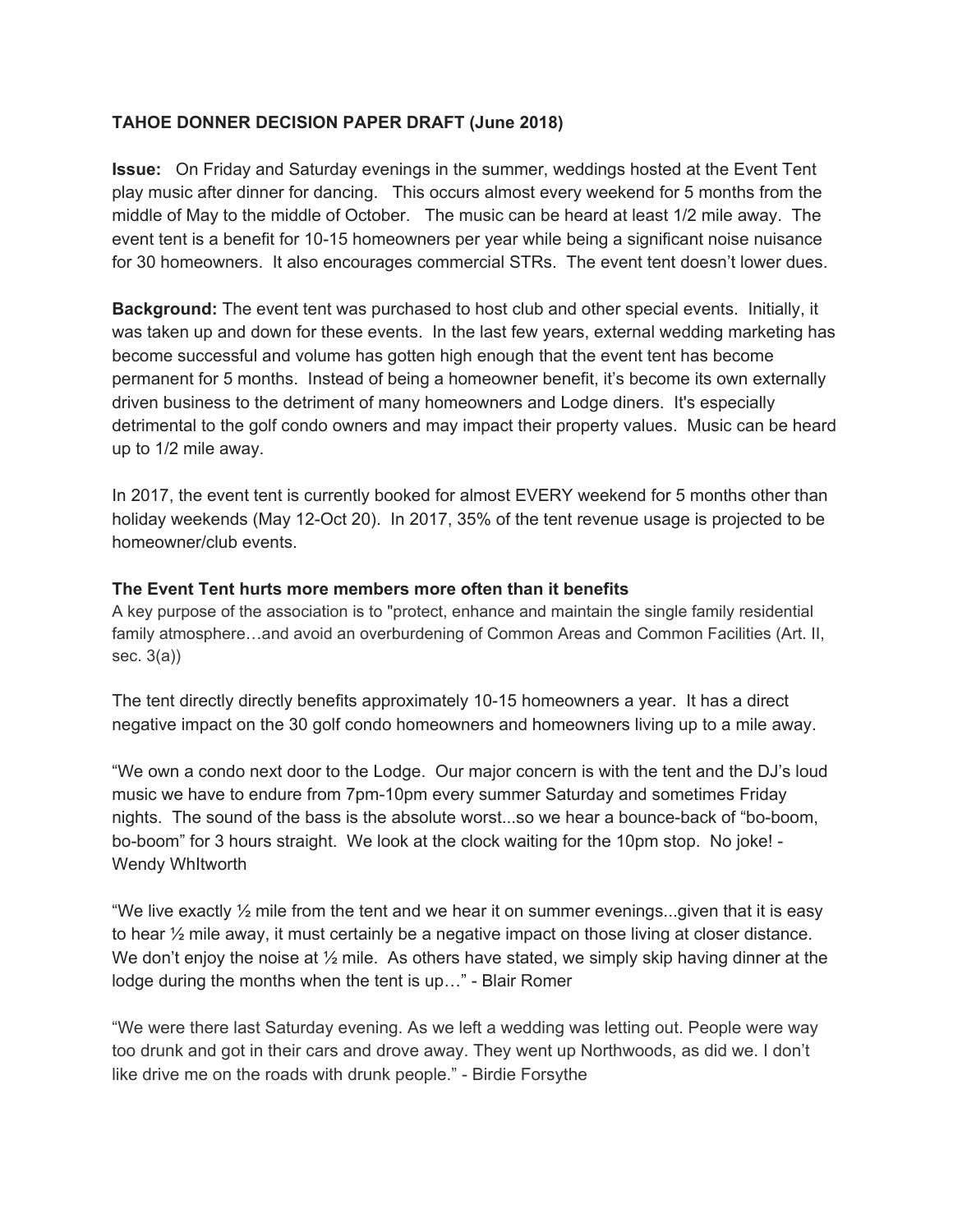# **The Event Tent encourages Commercial STRs**

There is spinoff revenue for STRs especially for our large commercially run event houses. Anecdotally, one of the commercial STRs has tried to cut a "business deal" with our Events salesperson.

"Lisa Tomas, who runs group sales and events for TD, and I meet on couple of occasions and I referred guests to her couples interested in a wedding or event venue." - Vladamir R's NextDoor Comment

## **Event Tent is non-compliant with Tahoe Donner and Town of Truckee Noise Rules:**

Weddings and the event tent are likely to be in violation of various Town of Truckee Ordinances as well as Tahoe Donner CC&Rs and Bylaws. The Town of Truckee purportedly turned down the ability for our wedding department to hold weddings at the Marina and Ski Hill and banned music after 8pm at Alder Creek. If the Golf Condo group was as large/active as the Ski Condo group, there wouldn't be any event tent.

"The Lodge management lets events run at 80 – 100 dBA. " - TD Event Management Comment

In the CC&Rs, Article VIII governs "Use of Properties and Restrictions"...Section 2 governing Commercial Lots restricts "Any noise or sound that is objectionable due to intermittence, beat, frequency, shrillness or loudness (Art. VII, sec. 2(c)(ii)) while Sec. 2(f) governing Noise Level prohibits "ay sound, whether intermittent, recurrent or continuous, in excess of 55 decibels (dbs) measured at any point on any boundary area of said lot." - TD CC&Rs

"Noise impacts are be considered to be significant if any of the following conditions exist exterior noise levels in outdoor activity areas reach 65 dBA CNEL at any residential land use or 75 dBA CNEL at office industrial commercial or recreational" - Town of Truckee

### <http://www.townoftruckee.com/home/showdocument?id=1090>

# **Public use of the Event Tent DOESN'T lower Dues: Event Tent is actually more profitable if we don't market outside of Tahoe Donner**

Management's numbers from their July 2017 proposal include \$120K of overhead, presumably from external event management and marketing. 80% of banquet revenues are for the Event Tent. If you include these allocated costs, the Event Tent appears to be more profitable if you don't market the Tent outside Tahoe Donner.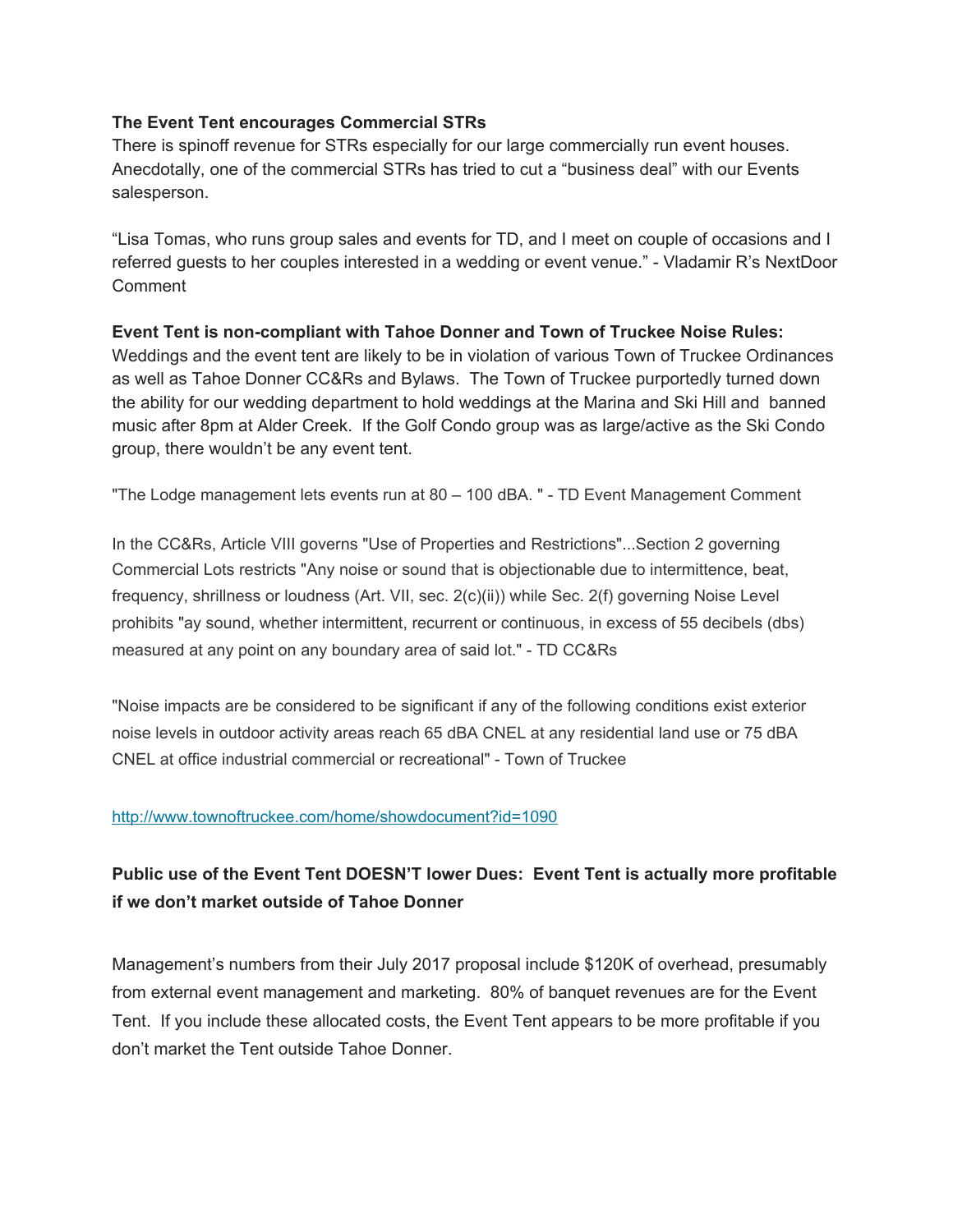Note that these numbers don't include the cost of breakage, capital equipment (other than tent amortization), food wastage/inventory costs and other Lodge overhead (other than Banquet management and marketing), never mind Tahoe Donner corporate overhead.

It's also notable that over the last 5 years as the event tent success has grown, the NOR loss of the Lodge/Banquets has also grown. NOR has decreased from positive \$50K in 2013 to a negative \$150K budgeted in 2018 (actual results of \$80K in 2017).

Spinoff positive NOR assertions from rehearsal dinners and golf rounds are negated by management comments that the Lodge is typically full on summer weekends and 90% of rounds are Tahoe Donner Homeowners (as well as negative NOR on both operations). You can't have it both ways...

| \$\$\$ in thousands                                         | 2013   | 2014     | 2015   | 2016    | 2017  |
|-------------------------------------------------------------|--------|----------|--------|---------|-------|
|                                                             |        |          |        |         |       |
| Revenue - Banquet Tent Only                                 | \$217  | \$242    | \$270  | \$303   | \$375 |
| NOR - Lodge- Banquet Tent Only -                            |        |          |        |         |       |
| assumption                                                  | \$72   | \$80     | \$89   | \$100   | \$125 |
| NOR Margins (assumed 33%)                                   | 33%    | 33%      | 33%    | 33%     | 33%   |
| Allocated Capital Costs (July Paper)                        | \$5    | \$5      | \$5    | \$5     | \$5   |
| Allocated Overhead (80% of 1.5                              |        |          |        |         |       |
| employees)                                                  | 96     | 96       | 96     | 96      | 96    |
|                                                             |        |          |        |         |       |
| <b>Banquet Tent - Net Income</b>                            | $-$29$ | $-$ \$21 | $-$12$ | $-$ \$1 | \$24  |
|                                                             |        |          |        |         |       |
| Revenue - Banquet Tent from Members                         | \$57   | \$64     | \$71   | \$80    | \$99  |
| NOR from member revenue                                     | \$19   | \$21     | \$24   | \$26    | \$33  |
|                                                             |        |          |        |         |       |
| <b>Allocated Capital Costs</b>                              | \$5    | \$5      | \$5    | \$5     | \$5   |
| Allocated Overhead (No Sales/Marketing)                     | \$0    | \$0      | \$0    | \$0     | \$0   |
|                                                             |        |          |        |         |       |
| <b>Uncommercialized Banquet Tent - Net</b><br><b>Income</b> | \$14   | \$16     | \$19   | \$21    | \$28  |

# **Financial Analysis**

[https://docs.google.com/spreadsheets/d/1\\_F6WGPZX8YkG\\_4RS2l9WCanSO\\_Yr1CJ6CdFBMH](https://docs.google.com/spreadsheets/d/1_F6WGPZX8YkG_4RS2l9WCanSO_Yr1CJ6CdFBMH8gJvg/edit#gid=1188012452) [8gJvg/edit#gid=1188012452](https://docs.google.com/spreadsheets/d/1_F6WGPZX8YkG_4RS2l9WCanSO_Yr1CJ6CdFBMH8gJvg/edit#gid=1188012452)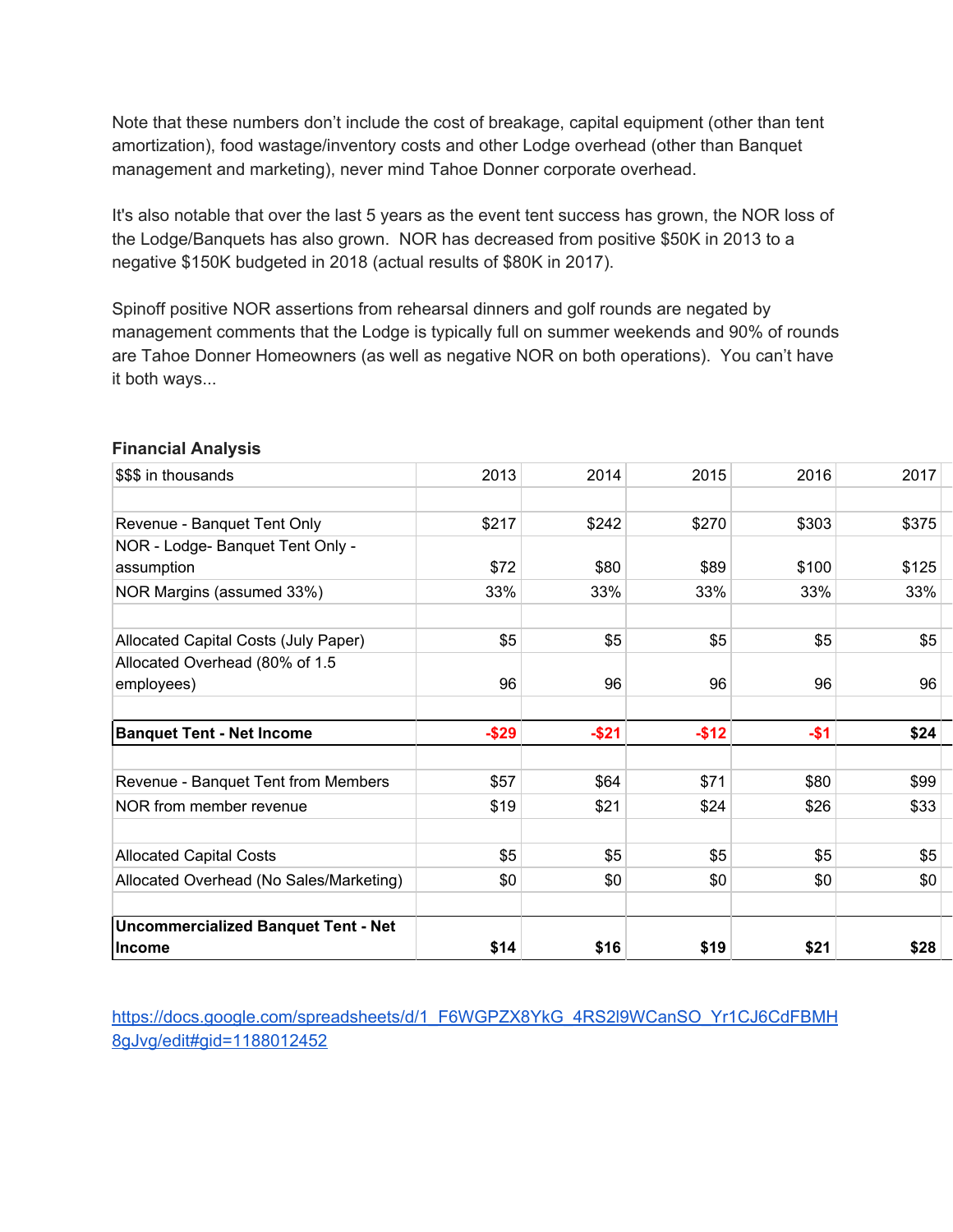**Conclusion:** The banquet tent has become an externally driven public business for Tahoe Donner. Contribution to lowering our dues is dubious at best. **Public evening wedding use for the event tent creates harm to our community and provides no benefit.**

# **Near Term Recommendation Options:**

- 1) Only Book TD related events (about 1/3 of Event Tent bookings)
- 2) Only allow acoustic stringed instruments for evening events

# **Long Term Recommendation Options:**

- 1) Evaluate a permanent facility (already in the GPC)
- 2) Consider eliminating the event tent and holding only small weddings in the Adventure Center.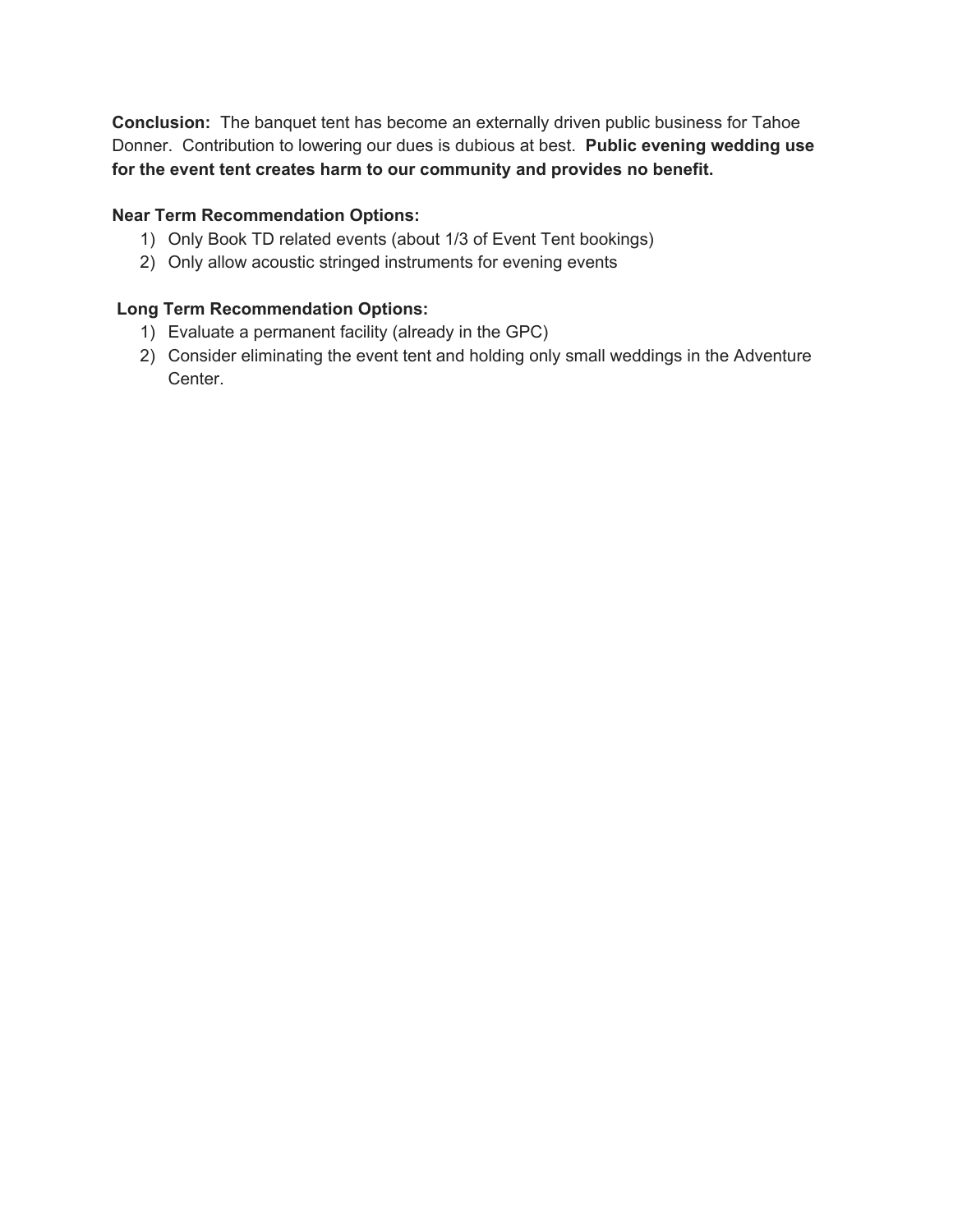# **Appendix**

#### **Homeowner Comments Regarding Noise**

[Wendy Whitworth](https://nextdoor.com/profile/6497036/) , Tahoe Donner·18 Mar

Like Lynn Heislein, we also own a condo next door to the Lodge. We rarely hear noise from The Lodge itself and love to visit the place. Our major concern is with the tent and the DJ's loud music we have to endure from 7 pm – 10 pm every summer Saturday and sometimes Friday nights. If we had to have our peace invaded once in a while (as in the past) we're fine with that, but with management actively seeking to increase bookings, this will force us to either endure loud music every summer weekend or completely avoid enjoying our home over weekends! The sound of the bass is the absolute worst and we are also "extra" unlucky in that it sometimes reverberates, so we hear a bounce-back of "bo-boom, bo-boom" for 3 hours straight. We look at the clock waiting for the 10 pm stop. No joke!

#### [Blair Romer](https://nextdoor.com/profile/17856622/)

### , Tahoe Donner·1d ago

Just a couple of quick thoughts about the tent and weddings at Tahoe Donner. We live almost exactly 1/2 mile from the tent, and we hear it on summer evenings often past 10 PM. Given that it is easy to hear 1/2 mile away, it must certainly be a negative impact on those living at a closer distance. We don't enjoy the noise at 1/2 mile.

As others have stated, we simply skip having dinner at the lodge during the months when the tent is up. Part of what we thoroughly love about the dining experience at the lodge, is enjoying a window table in the dining room overlooking the beautiful environs just outside. That experience is almost entirely blocked by the tent. When the tent is up, we go elsewhere.

# **The Event Tent encourages Commercial STRs - See Vladamir R.'s Comment**

### **[Vladimir R.](https://nextdoor.com/profile/24400242/)**

### **,** Tahoe Donner·21 Feb

Lisa Tomasi, who runs group sales and events for TD, and I meet on couple of occasions and I referred guests to her couples interested in a wedding or event venue. She told me that the tent venue is just starting to take off and it's generating close to \$500K with 50% profit margins on catering. It seems that this is a good revenue source for TD, which pays for the negative cashflow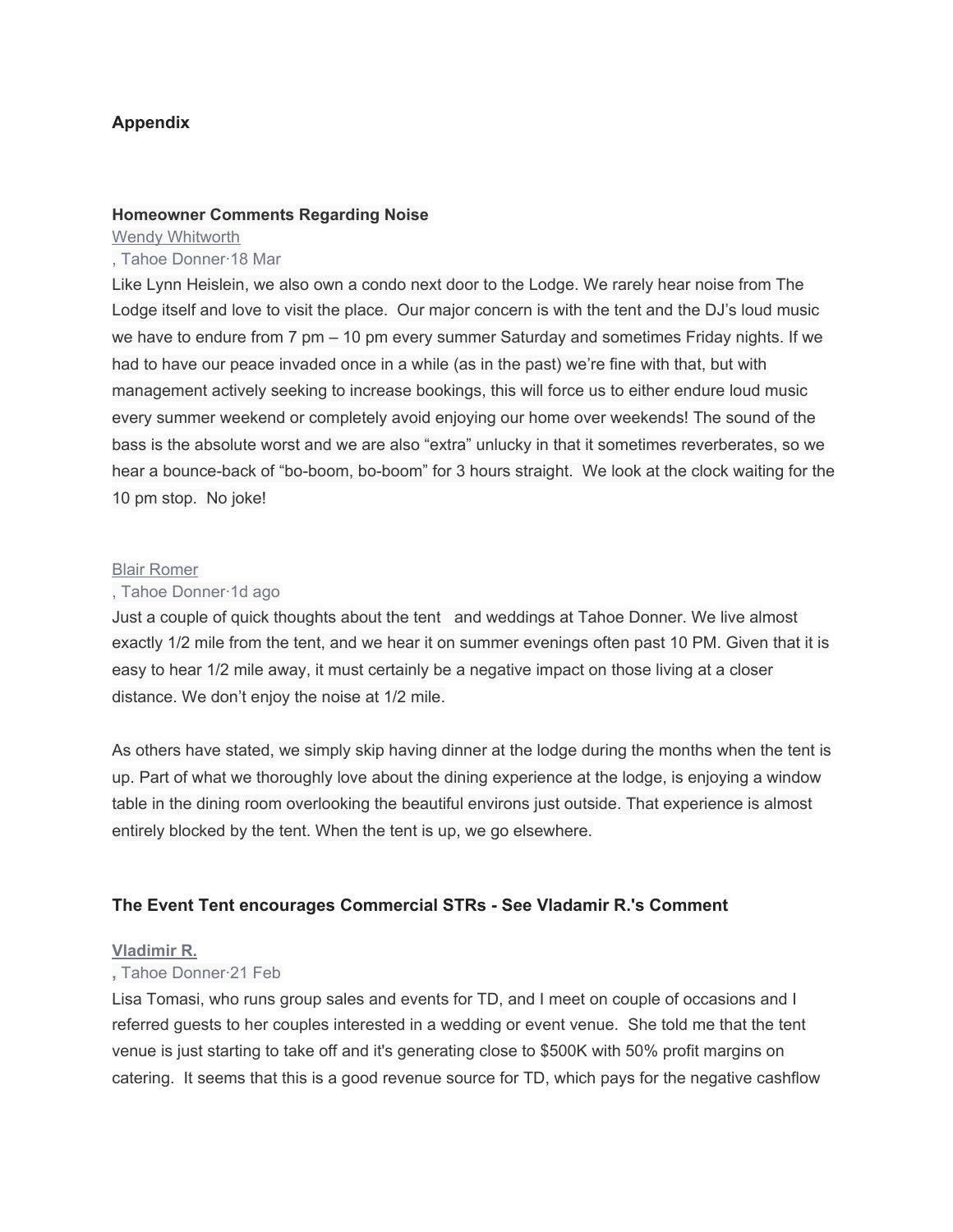from the amenities that we enjoy. I do personally think that installing a commercial kitchen and seeing how Alpine Adventure Center can be better utilized or events is something that should be analyzed by the board or appropriate committee.

TDA Governing Documents should also be consulted, and followed.

In the CC&Rs, Article VIII governs "Use of Properties and Restrictions" including "lots, Common Areas and other parcels." Art. VIII Section 1(c) "Prohibition of Noxious Activities" prohibits "activities....which...could become an unreasonable annoyance or nuisance to neighboring property Owners."

Section 2 governing Commercial Lots restricts "Any noise or sound that is objectionable due to intermittence, beat, frequency, shrillness or loudness (Art. VII, sec. 2(c)(ii)) while Sec. 2(f) governing Noise Level prohibits "ay sound, whether intermittent, recurrent or continuous, in excess of 55 decibels (dbs) measured at any point on any boundary area of said lot."

Given that a key purpose of the association is to "protect, enhance and maintain the single family residential family atmosphere…and avoid an overburdening of Common Areas and Common Facilities (Art. II, sec. 3(a)), board and staff may reasonably be expected to justify the decision. is the noise not real? Are the complaints not reasonable? Is this a "greater good" decision based on the projected NOR from the facility?

From the Town of Truckee search on "Noise"

### <http://www.townoftruckee.com/home/showdocument?id=1090>

----------------------------------------------------------------

"Noise impacts are be considered to be significant if any of the following conditions exist exterior noise levels in outdoor activity areas reach 65 dBA CNEL at any residential land use or 75 dBA CNEL at office industrial commercial or recreational and uses If and when it has been determined that noise levels oft these magnitudes could be realized appropriate mitigation measures will be required to be implemented that reduce noise to below these levels"

So, TDA noise limit is 55db & the Town's limits are 65 &75db. From Wendy's post: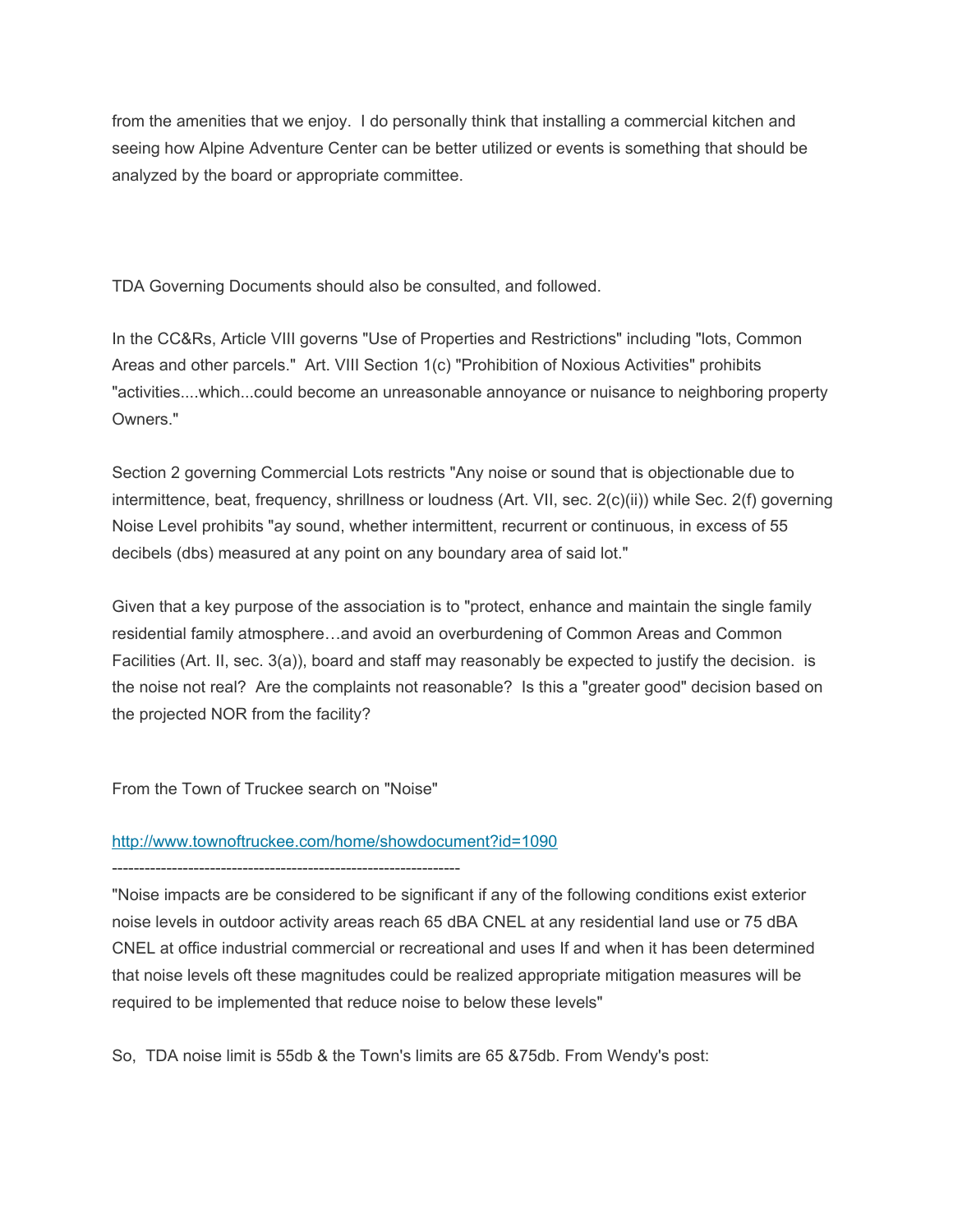"The Lodge management lets events run at 80 – 100 dBA. "

If that is the case, TD is in non-compliance with its own governing documents plus the Town of Truckee codes / ordinances.

### **Financial Analysis**

| \$\$\$ in thousands                  | 2013    | 2014    | 2015     | 2016    | 2017     | 2018E   |
|--------------------------------------|---------|---------|----------|---------|----------|---------|
|                                      |         |         |          |         |          |         |
| Revenue - Lodge - Dinner/Banquets    | \$1,825 | \$2,000 | \$1,998  | \$2,312 | \$2,445  | \$2,300 |
|                                      |         |         |          |         |          |         |
| <b>NOR - Lodge- Dinner/Banquets</b>  | \$27    | \$3     | -\$80    | -\$64   | $-$ \$88 | $-$154$ |
| <b>Revenue - Banquet Tent Only</b>   | \$217   | \$242   | \$270    | \$303   | \$375    | \$365   |
| NOR - Lodge- Banquet Tent Only -     |         |         |          |         |          |         |
| 33% margins assumed                  | \$72    | \$80    | \$89     | \$100   | \$125    | \$122   |
| NOR Margins (assumed 33%)            | 33%     | 33%     | 33%      | 33%     | 33%      | 33%     |
| Allocated Capital Costs (July Paper) | \$5     | \$5     | \$5      | \$5     | \$5      | \$5     |
| Allocated Overhead (80% of 1.5       |         |         |          |         |          |         |
| employees)                           | 96      | 96      | 96       | 96      | 96       | 96      |
|                                      |         |         |          |         |          |         |
| <b>Banquet Tent - Net Income</b>     | $-$29$  | $-$21$  | $-$ \$12 | $-$ \$1 | \$24     | \$21    |

[https://docs.google.com/spreadsheets/d/1\\_F6WGPZX8YkG\\_4RS2l9WCanSO\\_Yr1CJ6CdFBMH](https://docs.google.com/spreadsheets/d/1_F6WGPZX8YkG_4RS2l9WCanSO_Yr1CJ6CdFBMH8gJvg/edit#gid=81160233) [8gJvg/edit#gid=81160233](https://docs.google.com/spreadsheets/d/1_F6WGPZX8YkG_4RS2l9WCanSO_Yr1CJ6CdFBMH8gJvg/edit#gid=81160233)

Last Summer's Board Meeting Analysis (see last page):

[http://www.tahoedonner.com/wp-content/uploads/2017/02/Item-M-Special-Event-Tent-at-The-Lodge-](http://www.tahoedonner.com/wp-content/uploads/2017/02/Item-M-Special-Event-Tent-at-The-Lodge-Restaurant-Pub.pdf)[Restaurant-Pub.pdf](http://www.tahoedonner.com/wp-content/uploads/2017/02/Item-M-Special-Event-Tent-at-The-Lodge-Restaurant-Pub.pdf)

Video from last summer's board meeting: (start watching at 5:48:00) <http://www.tahoedonner.com/board-of-directors-meeting-july-29-2017/>